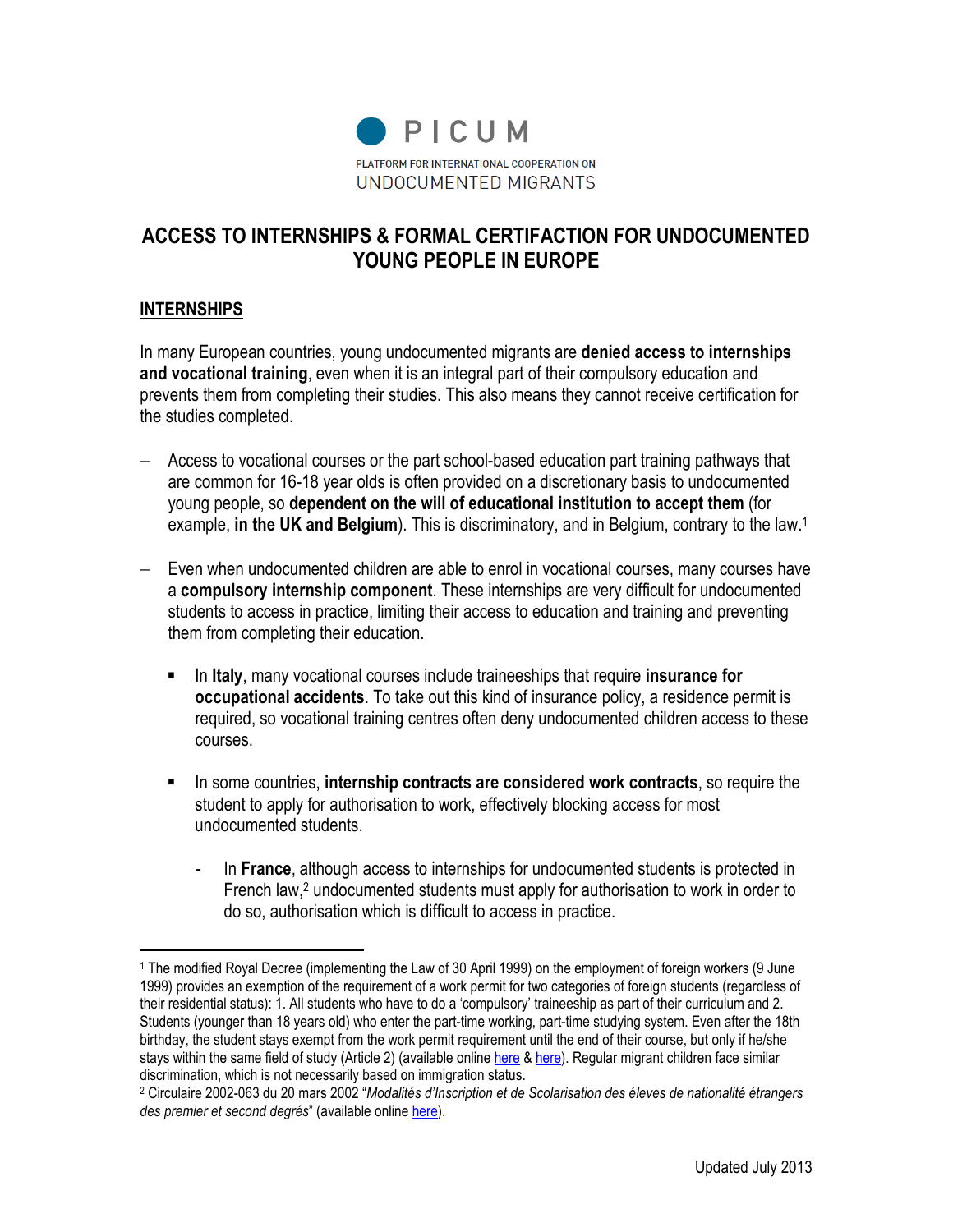- In the Netherlands, despite previous statements indicating that the government would allow children to do internships without having a work permit, in April 2011, the Minister of Social Affairs and Employment stated, on the contrary, that the government did not consider it necessary to allow undocumented children to complete internships. Schools and employers who provide a traineeship to a student without proper authorisation to work can be fined up to 8,000 euros.

However, on 2 May 2012, the District Court of The Hague ruled that the policy preventing undocumented students from doing internships violated the right to education and must be discontinued.<sup>3</sup> The policy has since been changed to allow undocumented students to carry out an internship when it is a compulsory component of an educational course that the student started before their 18th birthday, it is recognised middle-level vocational training, and it is unpaid.

- In Switzerland, a proposal to allow young undocumented migrants to carry out internships and professional training on the condition that they have are well integrated and have attended compulsory schooling in Switzerland for at least five years, is being considered.<sup>4</sup>
- − In Spain however, the legislation well protects the right for undocumented children to access all education until the age of 18, and work training placements are carried out regardless of administrative status. No residence or work permit, or even official ID document, is required for young people to enrol in courses which include internship periods in companies and participate in the placements. Schools sign agreements with the companies where students make "non-working placements". Students do not sign any employment contract with the company, because their objective is not to work but to be trained.<sup>5</sup> This system seems to work well, with few problems reported in practice.

## Denying undocumented youth access to some forms of education is discriminatory and limits their skill development and opportunities on the labour market in Europe or elsewhere.

 $\overline{a}$ 

<sup>&</sup>lt;sup>3</sup> BW4736, Rechtbank 's-Gravenhage , 403618 / HA ZA 11-2443 (judgment available online <u>here</u>).

<sup>4</sup> The Swiss Federal Council opened consultation about the proposal, the Barthassat motion "Access to learning for young people without legal status", from March-June 2012. The Federal Council intends to amend the ordinance on the admission, residence and the exercise of gainful employment (OASA) to implement the motion.

<sup>5</sup> Real Decreto 1147/2011, de 29 de julio, por el que se establece la ordenación general de la formación profesional del sistema educativo regarding organisation of internships for school students. For the right to education for

undocumented children see Article 9 Ley Orgánica 4/2000, de 11 de enero, sobre derechos y libertades de los extranjeros en España y su integración social; Ley orgánica de educación (LOE).